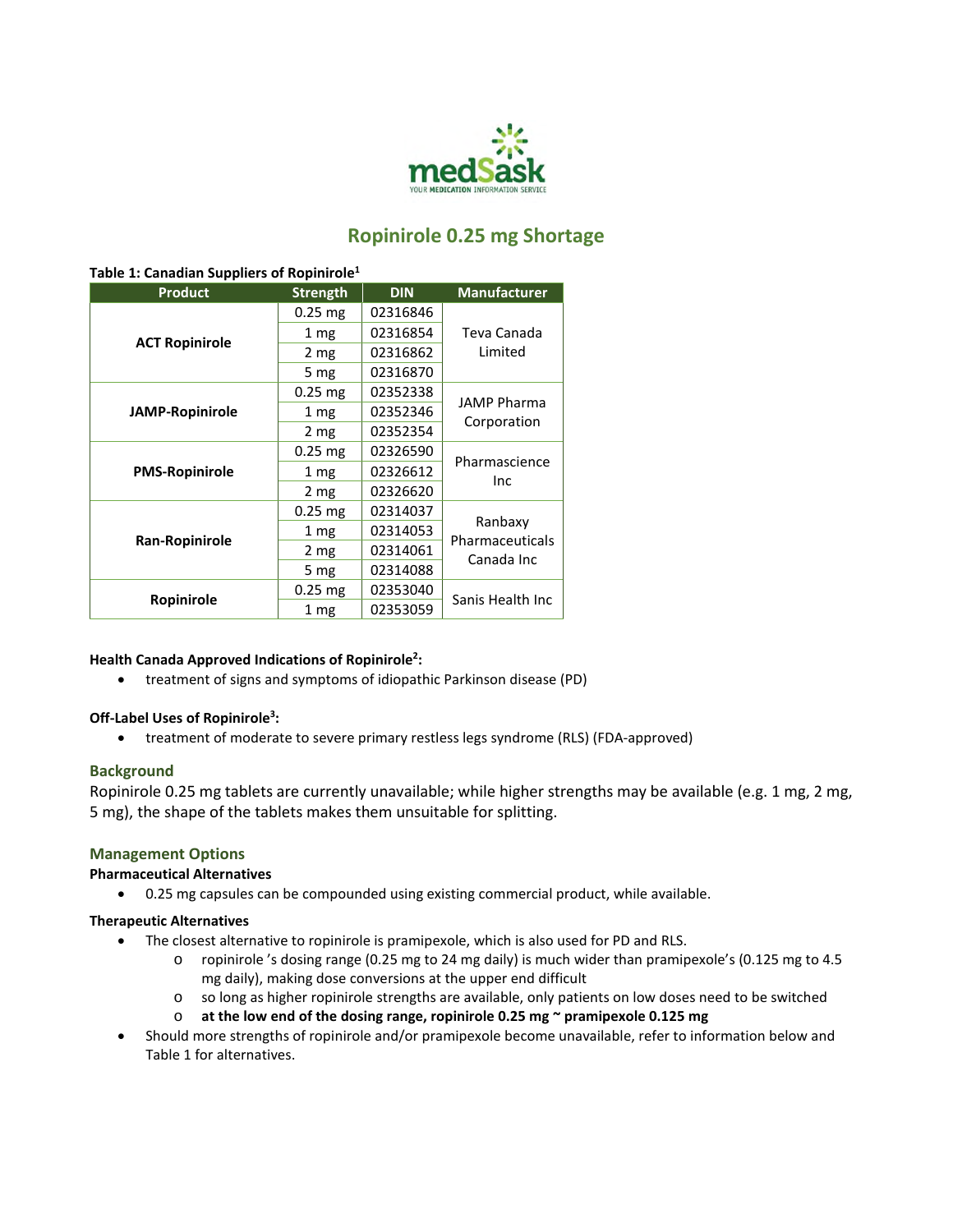# *Parkinson Disease*

Non-pharmacological Options4,5

 Education/support regarding: exercise, activity, and nutrition; physiotherapy; speech therapy; occupational therapy

# Pharmacological Options<sup>4-6</sup>

- See Table 1 for alternative agents and their place in therapy.
- In general, first line agents include levodopa, dopamine agonists and possibly MAO-B inhibitors.
- Almost all patients will require levodopa as disease progresses. Other agents are used as adjuncts: dopamine agonists, MAO-B inhibitors, COMT inhibitors, NMDA antagonists.

# *Restless Legs Syndrome*

Non-pharmacological options<sup>7-9</sup>

- Evidence is lacking for most suggestions below but they are unlikely to be harmful.
- Acute relief may be achieved with stretching/movement.
- Help prevent by: engaging in moderate-intensity exercise; avoiding or limiting alcohol/caffeine/nicotine; activities to occupy mind (RLS may set in during periods of inactivity and boredom); take hot baths; avoid sleep deprivation.
- Discontinue medications that may be causing/exacerbating: antihistamines, antinauseants, antipsychotics, dopamine antagonists, lithium, metoclopramide, selective serotonins reuptake inhibitors, tricyclic antidepressants, calcium channel blockers.

### Pharmacological Options<sup>7,8,10</sup>

- A significant number of patients (25-30%) with RLS are iron-deficient. Check iron labs and supplement if deficient though this will not necessarily relieve RLS.
- See Table 1 for alternative agents and their place in therapy.
- In general:
	- o levodopa/carbidopa should only be used for intermittent symptoms
	- o dopamine agonists are first line when regular treatment is warranted
		- while ergot derivatives may be used, they are not preferred because of their association with pulmonary and cardiac valve fibrosis
	- o GABA derivatives are second line
	- o several other agents have been used with limited evidence to support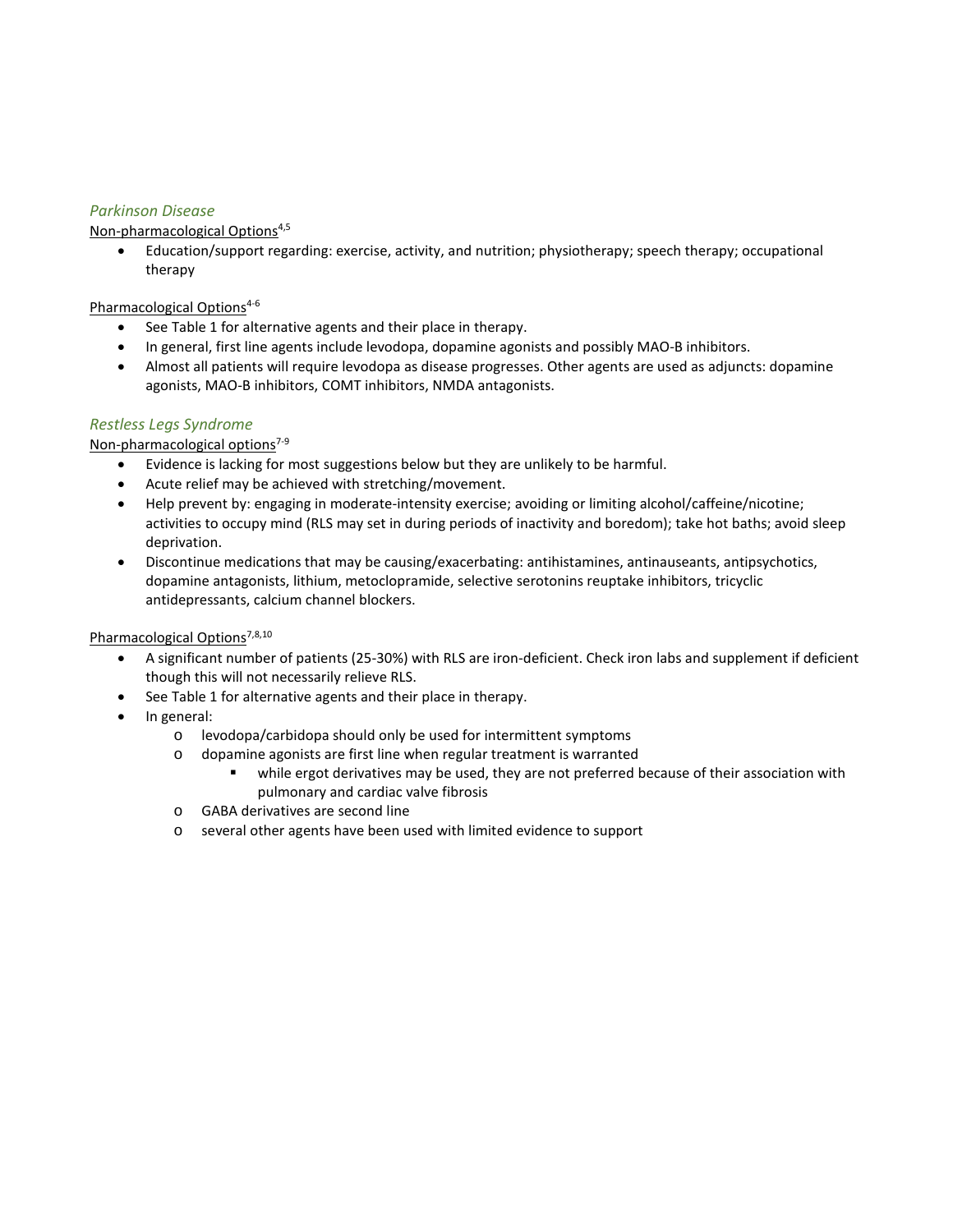|  |  |  | Table 1 – Pharmacological Agents Used for the Treatment of Parkinson Disease and Restless Legs Syndrome |  |  |
|--|--|--|---------------------------------------------------------------------------------------------------------|--|--|
|--|--|--|---------------------------------------------------------------------------------------------------------|--|--|

| <b>Agent</b>                                                                                                      | <b>Use</b>        | <b>Initial Dose</b>                                                                                         | <b>Titration</b>                   | <b>Usual Daily Dose</b><br><b>Maximum Daily Dose</b> |
|-------------------------------------------------------------------------------------------------------------------|-------------------|-------------------------------------------------------------------------------------------------------------|------------------------------------|------------------------------------------------------|
| <b>Dopamine Agonists</b>                                                                                          |                   |                                                                                                             |                                    |                                                      |
| <b>Non-Ergot Derivatives (High Affinity)</b>                                                                      |                   |                                                                                                             |                                    |                                                      |
|                                                                                                                   |                   | Place in therapy for PD: monotherapy for early; less likely than levodopa to cause fluctuations in early PD |                                    |                                                      |
|                                                                                                                   |                   | but less effective in controlling motor symptoms. Adjunct to levodopa in late PD; ↓ levodopa off-time and   |                                    |                                                      |
|                                                                                                                   |                   | may allow for $\downarrow$ levodopa dose (thereby $\downarrow$ levodopa-induced dyskinesia) <sup>11</sup>   |                                    |                                                      |
|                                                                                                                   |                   | Place in therapy for RLS: first line when regular treatment is necessary. <sup>10</sup>                     |                                    |                                                      |
|                                                                                                                   |                   |                                                                                                             | $\uparrow$ by 0.25 mg/dose         |                                                      |
|                                                                                                                   |                   |                                                                                                             | weekly x 4 weeks,                  |                                                      |
|                                                                                                                   |                   |                                                                                                             | then 0.5 mg/dose                   | Usual: 1 to 5 mg TID                                 |
|                                                                                                                   | $PD^{4-6}$        | 0.25 mg TID                                                                                                 | weekly up to 9                     | Max: 24 mg                                           |
| Ropinirole                                                                                                        |                   |                                                                                                             | mg/day; then 1                     |                                                      |
|                                                                                                                   |                   |                                                                                                             | mg/dose up to 24                   |                                                      |
|                                                                                                                   |                   |                                                                                                             | mg/day                             |                                                      |
|                                                                                                                   | RLS <sup>7</sup>  | 0.25 mg 1 to 3 hours                                                                                        | ↑ every 4 to 5 nights              | Usual: 1 to 4 mg HS                                  |
|                                                                                                                   |                   | before HS                                                                                                   | until effective                    |                                                      |
|                                                                                                                   | $PD^{4-6}$        |                                                                                                             | $\uparrow$ by 0.125 mg/dose        | Usual: 0.5 to 1.5 mg TID                             |
| Pramipexole                                                                                                       |                   | 0.125 mg TID                                                                                                | q5 to 7 days                       | Max: 4.5 mg                                          |
|                                                                                                                   | $RLS^{7,8}$       | 0.125 to 1.5 mg 1 to 3                                                                                      | ↑ every 4 to 5 nights              | Usual: 0.5 mg HS                                     |
|                                                                                                                   |                   | hours before HS                                                                                             | until effective                    | May need up to 2 mg                                  |
|                                                                                                                   | $PD^{4-6}$        | Early stage:                                                                                                |                                    | Usual: 2 to 8 mg/24 hours                            |
|                                                                                                                   |                   | 2 mg /24 hours once daily                                                                                   | $\uparrow$ by 2 mg/24 hours        | Max: 16 mg / 24 hours                                |
|                                                                                                                   |                   | Advanced stage:                                                                                             | once per week                      |                                                      |
| Rotigotine                                                                                                        |                   | 4 mg/ 24 hours once daily                                                                                   |                                    |                                                      |
|                                                                                                                   | $RLS^{7,8}$       | 1 to 3 mg/24 hours once                                                                                     |                                    |                                                      |
|                                                                                                                   |                   | daily HS (does not qualify                                                                                  |                                    | Usual: 1 to 3 mg /24 hours                           |
|                                                                                                                   |                   | for EDS)                                                                                                    |                                    |                                                      |
| Ergot Derivatives (Moderate Affinity) - concerns of fibrotic complications/cardiac valvulopathy                   |                   |                                                                                                             |                                    |                                                      |
| Place in therapy for PD: should not be used 1st line; if do use, monitor ESR, renal function, cardiac             |                   |                                                                                                             |                                    |                                                      |
| echocardiogram, chest x-ray at baseline and annually. <sup>11</sup>                                               |                   |                                                                                                             |                                    |                                                      |
| Place in therapy for RLS: cabergoline may be considered 2 <sup>nd</sup> line but not preferred because of adverse |                   |                                                                                                             |                                    |                                                      |
| effect concerns with higher doses. <sup>10</sup>                                                                  |                   |                                                                                                             |                                    |                                                      |
| Bromocriptine                                                                                                     | $PD^{4-6}$        | 1.25 mg BID                                                                                                 | ↑ by 2.5 mg per day<br>g 1-4 weeks | Usual: 5-10 mg TID                                   |
|                                                                                                                   |                   |                                                                                                             |                                    | Max: $30 \text{ mg}^4$                               |
|                                                                                                                   |                   |                                                                                                             |                                    | Doses up to 100 mg have                              |
|                                                                                                                   |                   |                                                                                                             |                                    | been used <sup>6,12</sup>                            |
|                                                                                                                   | PD <sup>6</sup>   | 0.25 mg daily                                                                                               | 个 q2weeks                          | Usual: 1 to 3mg once daily                           |
|                                                                                                                   |                   |                                                                                                             |                                    | Max: 5mg                                             |
| Cabergoline                                                                                                       | RLS <sup>12</sup> |                                                                                                             | $\uparrow$ by 0.5 mg q2 to 3       |                                                      |
|                                                                                                                   |                   | 0.5 mg 3 hours before HS<br>weeks                                                                           |                                    | Usual: 2 to 3 mg HS                                  |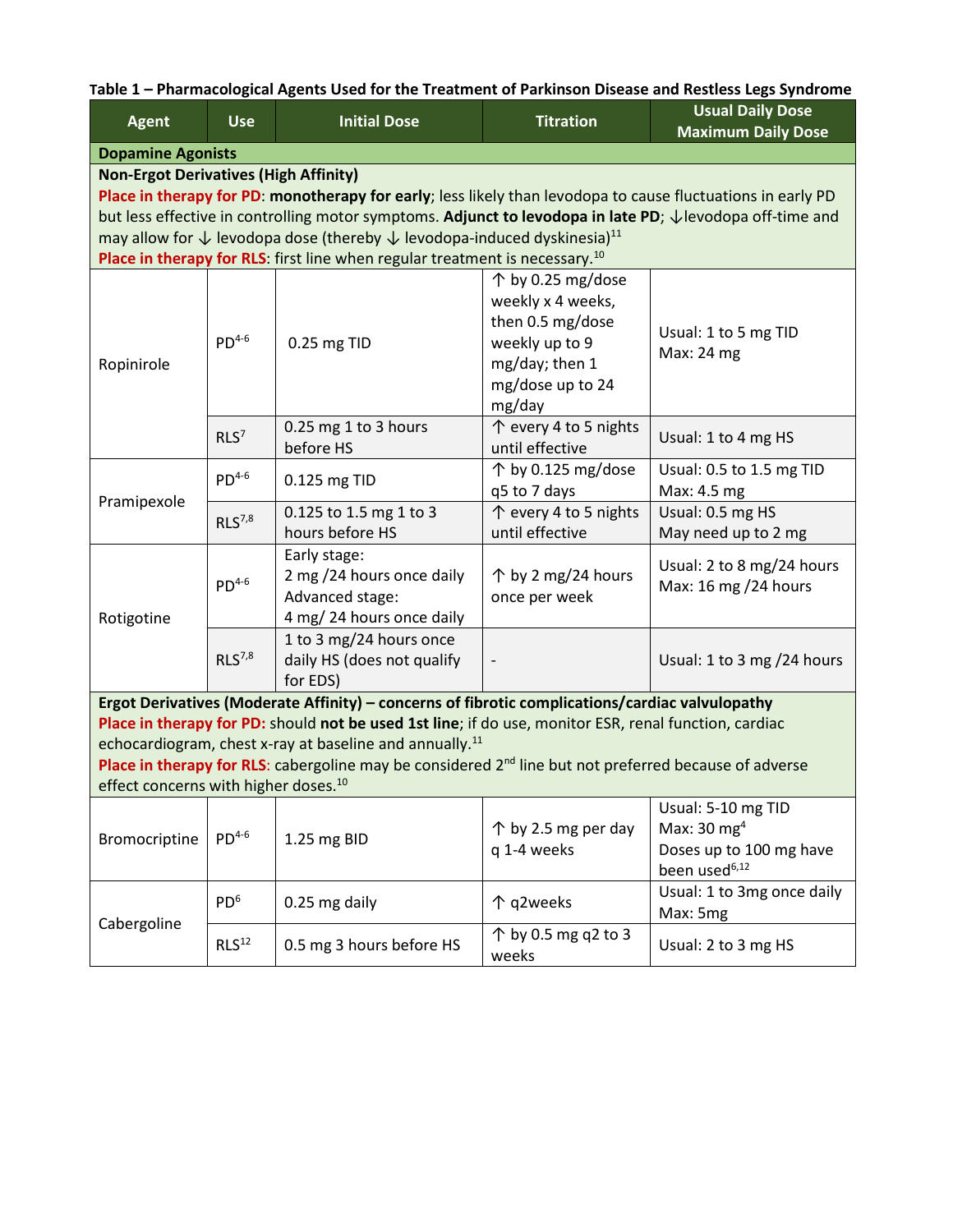# **Table 1 Continued**

| <b>Agent</b>                                                                                                                                                                                                                                                                                                                                                                                                                                                                                                                                                  | <b>Use</b>        | <b>Initial Dose</b>                                                                                        | <b>Titration</b>                                                      | <b>Usual Daily Dose</b>                                                                                                                                            |  |
|---------------------------------------------------------------------------------------------------------------------------------------------------------------------------------------------------------------------------------------------------------------------------------------------------------------------------------------------------------------------------------------------------------------------------------------------------------------------------------------------------------------------------------------------------------------|-------------------|------------------------------------------------------------------------------------------------------------|-----------------------------------------------------------------------|--------------------------------------------------------------------------------------------------------------------------------------------------------------------|--|
| <b>Maximum Daily Dose</b><br><b>Dopamine Precursors/Decarboxylation Inhibitors</b>                                                                                                                                                                                                                                                                                                                                                                                                                                                                            |                   |                                                                                                            |                                                                       |                                                                                                                                                                    |  |
| Place in therapy for PD: monotherapy for early; keep dose as low as possible to control symptoms without<br>provoking motor complications. Mainstay for late: almost all patients will eventually be on levodopa but<br>beneficial effects deteriorate with time (wearing off before next dose, shorter on-phases, unpredictable<br>off-phases, dyskinesias during on-phases – as $\uparrow$ dose, these dyskinesias $\uparrow$ ) <sup>11</sup><br>Place in therapy for RLS: use levodopa/carbidopa only when intermittent treatment required. <sup>7,8</sup> |                   |                                                                                                            |                                                                       |                                                                                                                                                                    |  |
| Levodopa/<br>Carbidopa                                                                                                                                                                                                                                                                                                                                                                                                                                                                                                                                        | PD <sup>5,6</sup> | IR: 50/12.5 mg BID                                                                                         | ↑ by 0.5 to 1 tablet<br>q3 to 7 days                                  | Usual:<br>IR: 100/25 mg TID to<br>250/25 mg TID<br>CR: 200/50 mg BID to QID                                                                                        |  |
|                                                                                                                                                                                                                                                                                                                                                                                                                                                                                                                                                               | $RLS^{7,8}$       | IR or CR: 50/12.5 mg to<br>100/25 mg HS PRN                                                                |                                                                       | Usual:<br>IR or CR: 50/12.5 mg to<br>200/50 mg HS PRN                                                                                                              |  |
| Levodopa/<br>Benserazide                                                                                                                                                                                                                                                                                                                                                                                                                                                                                                                                      | PD <sup>5,6</sup> | 50/12.5 mg BID                                                                                             | 个 q3 to 7 days                                                        | Usual: 100/25 mg TID to<br><b>QID</b>                                                                                                                              |  |
|                                                                                                                                                                                                                                                                                                                                                                                                                                                                                                                                                               | RLS <sup>7</sup>  | 50/12.5 mg HS PRN                                                                                          | $\frac{1}{2}$                                                         | Usual: 50/12.5 mg HS PRN                                                                                                                                           |  |
| <b>COMT Inhibitors</b>                                                                                                                                                                                                                                                                                                                                                                                                                                                                                                                                        |                   | <b>Place in therapy for PD: adjunct to levodopa in late</b> ; $\downarrow$ levodopa off-time <sup>11</sup> |                                                                       |                                                                                                                                                                    |  |
| Entacapone                                                                                                                                                                                                                                                                                                                                                                                                                                                                                                                                                    | $PD^{4-6}$        | 100 to 200 mg with each<br>dose of levodopa                                                                | titrate down doses of<br>levodopa as required                         | Usual: 200 mg TID to QID<br>taken at time of levodopa<br>Max: 1.6 g                                                                                                |  |
| Levodopa<br>+Carbidopa +<br>Entacapone                                                                                                                                                                                                                                                                                                                                                                                                                                                                                                                        | PD <sup>5,6</sup> | Replace previous dosing of<br>levodopa. (1 tablet TID to<br>QID                                            | ↑ as tolerated based<br>on response and<br>presence of<br>dyskinesias | Usual: 1 to 2 tabs TID to<br>QID<br>Max: 8 tablets                                                                                                                 |  |
| <b>Irreversible MAO-B Inhibitors</b>                                                                                                                                                                                                                                                                                                                                                                                                                                                                                                                          |                   |                                                                                                            |                                                                       |                                                                                                                                                                    |  |
| Place in therapy for PD: may have mild benefits in early; adjunct to levodopa in late - evidence that<br>rasagiline $\downarrow$ levodopa off-time; such evidence not available for selegiline <sup>11</sup>                                                                                                                                                                                                                                                                                                                                                  |                   |                                                                                                            |                                                                       |                                                                                                                                                                    |  |
| Rasagiline                                                                                                                                                                                                                                                                                                                                                                                                                                                                                                                                                    | PD <sup>4,6</sup> | 0.5 to 1 mg once daily                                                                                     |                                                                       | Usual:<br>0.5 mg (adjunct) to 1 mg<br>(monotherapy) once daily<br>Max: 1 mg<br>Max: 0.5 mg if mild<br>hepatic impairment; avoid<br>in severe hepatic<br>impairment |  |
| Selegiline                                                                                                                                                                                                                                                                                                                                                                                                                                                                                                                                                    | $PD^{4-6}$        | 2.5 to 5 mg once daily                                                                                     | titrate down the<br>doses of levodopa as<br>needed                    | Usual:<br>5 mg once daily to BID<br>Max: 5 mg BID                                                                                                                  |  |
| <b>NMDA Antagonists</b>                                                                                                                                                                                                                                                                                                                                                                                                                                                                                                                                       |                   |                                                                                                            |                                                                       |                                                                                                                                                                    |  |
| Place in therapy for PD: adjunct to levodopa in late - $\downarrow$ dyskinesia without worsening parkinsonism.<br>Adverse effects (cognitive, edema) may limit use, especially in older patients. <sup>11</sup>                                                                                                                                                                                                                                                                                                                                               |                   |                                                                                                            |                                                                       |                                                                                                                                                                    |  |
| Amantadine                                                                                                                                                                                                                                                                                                                                                                                                                                                                                                                                                    | $PD^{4,5,11}$     | 100 mg every other day to<br>100 mg once daily                                                             | $\uparrow$ by 100 mg/dose<br>q7days                                   | Usual: 100 mg BID to TID<br>Max: 200 mg BID                                                                                                                        |  |